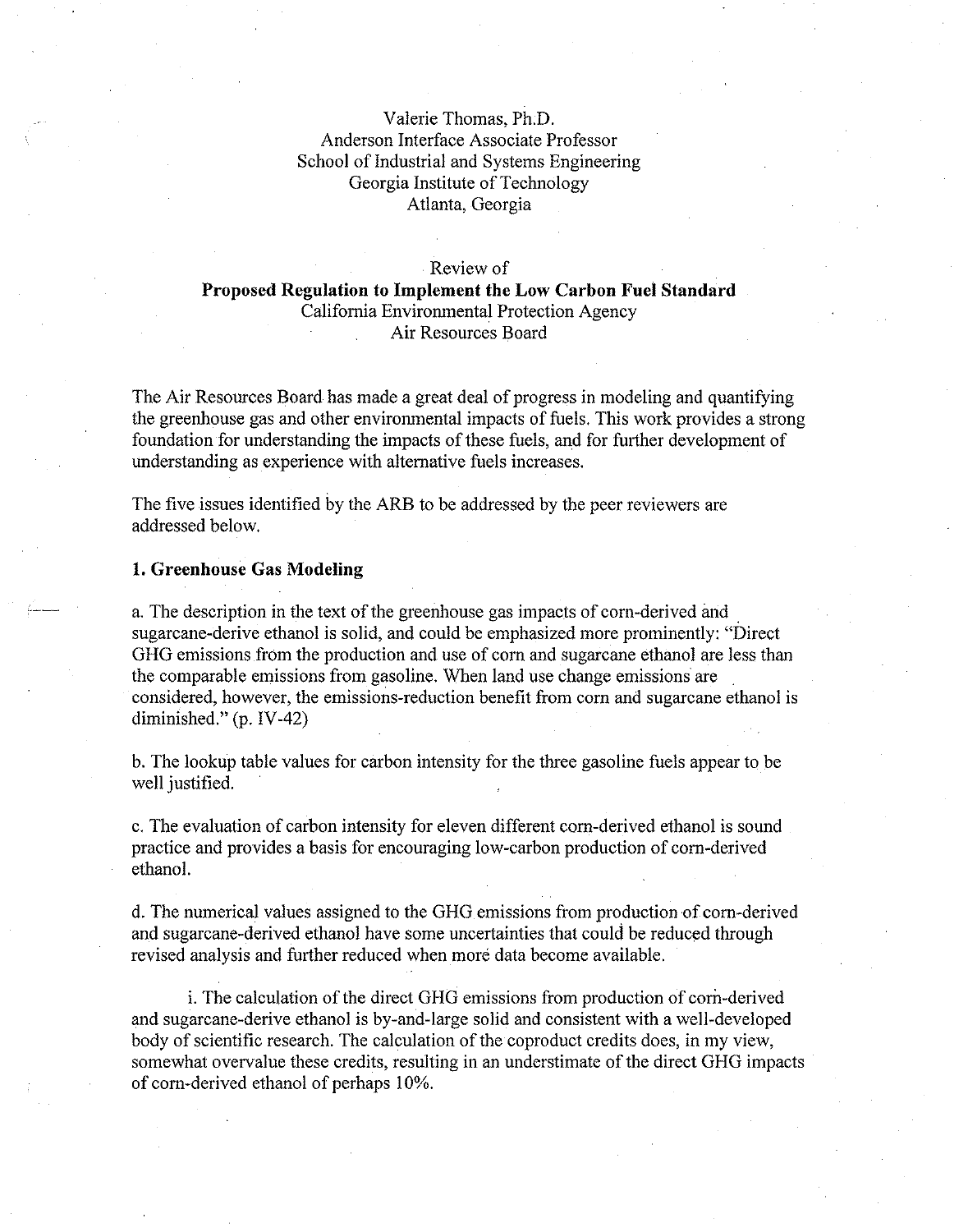## 2. Land Use Modeling

The calculation of the indirect, land-use-change GHG emissions from production of cornderived and cane-derived ethanol has significant uncertainties.

a. . That observed data have not be used to validate the GTAP model findings is a significant weakness. The changes in corn production resulting from the federal renewable fuel standard, and the changes in Brazilian sugar production resulting from increased ethanol production should be measurable, and should be measured to validate the model assumptions. The ARB model should be adjusted to reflect data.

b. The lack of a time dimension in GTAP results in an awkward match with the question at hand. Corn yields have been increasing largely linearly for some time now in the United States, yet the model appears to use 2008 corn yields to determine land impacts of corn-derived ethanol. The projected steady increase in use of corn for ethanol in the US over the next few years suggests that land use change will be somewhat less than projected here.

- c. The greenhouse gas impact of land use change occurs mainly at the time of land clearing. This suggests that the effect of increased use of corn for ethanol will depend on whether and when total global corn production increases. An increase in use of corn for ethanol in a year in which corn demand decreases or stays constant will have a different greenhouse gas effect than in a year in which total corn demand increases. The increased use of corn for ethanol in one year can result in land clearing in a future year, depending on overall global total corn production and production of other crops. The ARB staff has put a great deal of effort in to thinking about the time dimension of this problem. Nevertheless, time-related issues are still addressed in piecemeal way that makes some unjustified assumptions. A more comprehensive approach to the changes in corn production over time would be simpler and could be more accurate. ARB could develop a more data driven and less model-dependent approach by observing and tracking changes in land use patterns that have been observed to date and that will be observed over the next few years as corn-derived and cane-derived ethanol production increases.
- d. The development of the land use change analysis for Brazilian sugarcane-derived ethanol appears to be less developed than the analysis of US corn-derived ethanol. The Brazilian analysis should be revised using up-to-date yield values, if they were not used in this analysis, and should reflect data on land use changes in Brazil.

3. Economic Impacts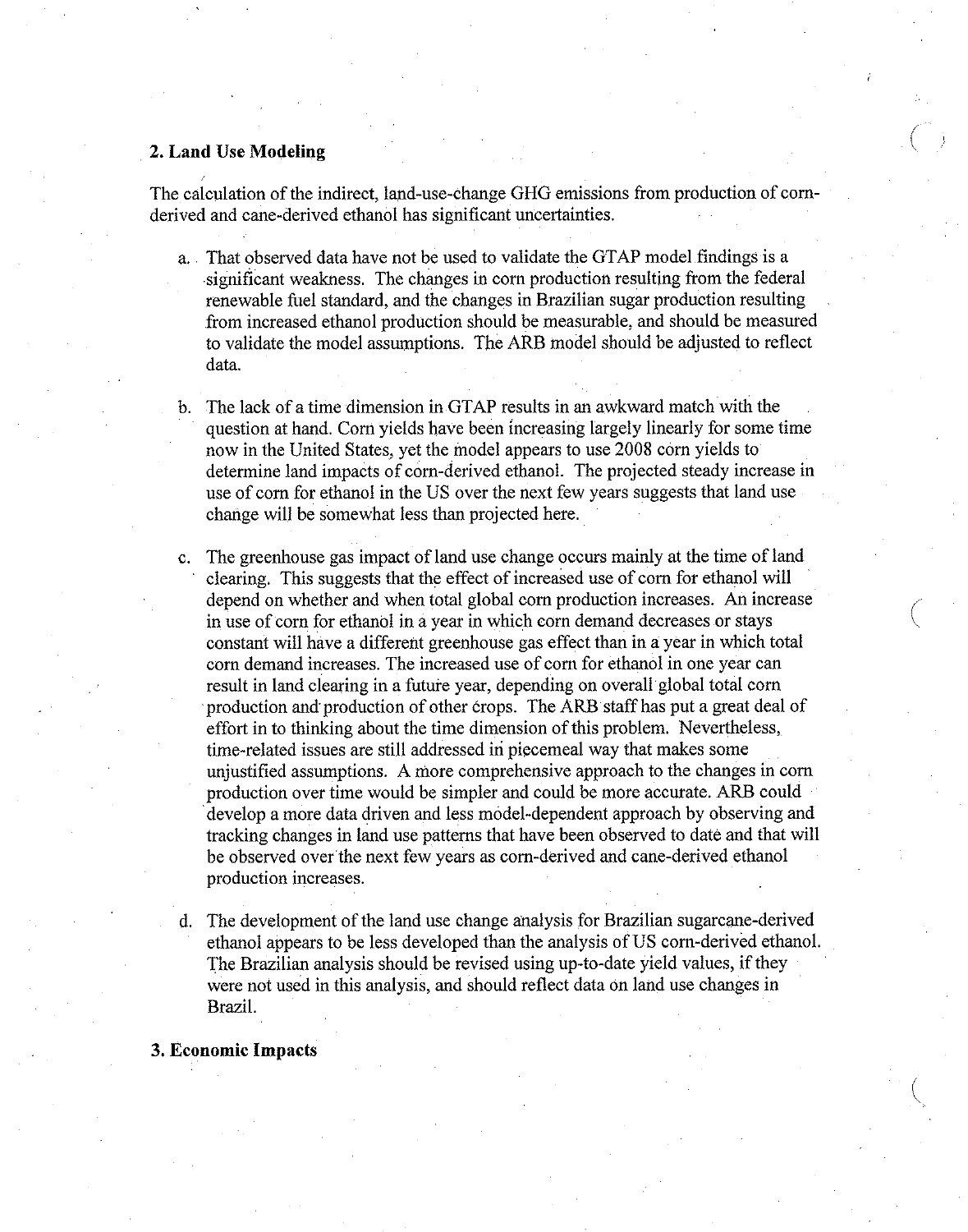The LCFS staff report predicts that the LCFS will result in an overall savings in the State of California. The economic impacts of the LCFS will depend on future prices of petroleum and the future production costs of alternative fuels and vehicle technologies, which cannot be definitively predicted in advance. Nevertheless, the economic assessment appears reasonable, and the projection that the net economic impact will not be large and may even be slightly positive appears sound.

#### 4. Environmental and Multimedia Impacts

The LCFS staff report covers many of the environmental impacts well. An important set of environmental impacts that are not mentioned are the increased impacts of nitrogen, phosphorus, and other agricultural inputs from increased corn production. As mentioned in the report, the increase in corn production is not likely to take place in California. Nevertheless, the impacts may be significant at the national and international scale. Hypoxia in the Gulf of Mexico is linked to increased corn production.' The use of nitrogen fertilizers and other agricultural inputs have a range of other environmental impacts that should be included in the environmental assessment.

#### 5. Credit Trading

The credit trading framework and details appear reasonable. Note that the credit trading provisions may help to reduce the actual land-use-change impacts of corn-derived and sugarcane-derived ethanol: When corn or sugar prices are high, regulated parties may choose to use less corn-derived or sugar-derived ethanol, which would help to moderate corn and sugar demand and reduce pressure to increase plantings of corn and sugarcane.

#### The Big Picture

a. Are there any additional scientific issues to be addressed? No.

b. Taken as a whole, is the scientific portion of the proposed rule based upon sound scientific knowledge, methods, and practices?

Taken as a whole, the scientific portion of the proposed rule is based upon sound scientific knowledge, methods and practices. Use of a non-zero positive value for the carbon intensity due to land use change for ethanol from corn and sugarcane is sound. The direct emission values for ethanol from corn and sugarcane, and the differences in direct carbon intensity values for different ethanol production processes are sound. However, the values used to quantify the carbon intensity due to land use change for ethanol from corn and sugarcane are not yet sufficiently developed to be scientifically confirmed; refinement and validation of those quantities is needed.

#### Detailed comments:

<sup>1</sup> US EPA SAB. Hypoxia in the Northern Gulf of Mexico. December 2007. EPA-SAB-08-003 [http://epa.gov/msbasin/pdf/sab\\_report\\_2007.pdf](http://epa.gov/msbasin/pdf/sab_report_2007.pdf)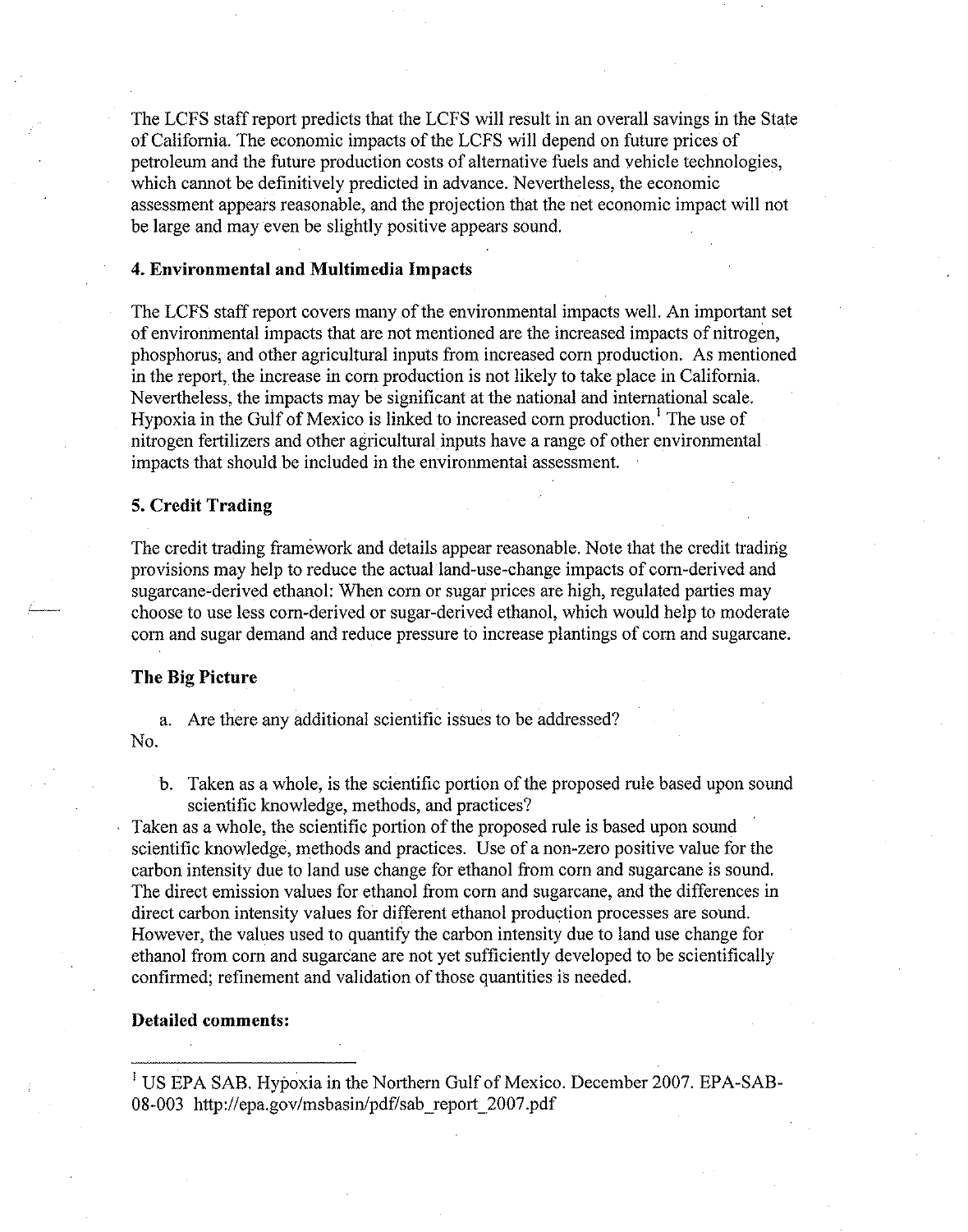Table IV-1, page IV-3. This table appropriately separates the direct emissions from the land use effects, and appropriately shows fewer significant figures for land use effects than for direct emissions. The direct emissions, however, should not be shown to four significant figures because the estimates are not that accurate; these results should be expressed to at most two significant figures.

p. IV-12. Coproduct allocation. Coproduct credits for corn ethanol are allocated in GREET by assuming that the use of coproducts as animal feed results in decreased production of the displaced feed in exactly the amount that is displaced. This effectively assumes completely inelastic demand for the displaced product. This is not consistent with the land use change calculations, which do assume demand elasticities. In other words, the coproduct calculation appears to be overestimated, resulting in a somewhat lower calculation of the direct GHG impact than is probably likely, and indicating uncertainty in the direct emissions results for corn ethanol of at least several percent.

p. IV-17. Among the choices to meet demand for biofuel feedstock, one option not mentioned is to convert existing agricultural lands from non-food crops - such as cotton or tobacco, for example.

p. IV-20. The GTAP model is not time dependent, whereas the land use change from biofuels is time-dependent. In particular, yields of corn and other feedstocks can be expected to increase in time. Although there is extensive discussion of this issue, particularly in Appendix C6, the expected increase in yield of corn beyond 2008 does not appear to be incorporated into the model.

p. IV-24. Of the three time accounting methods described, the first one is by far the most sensible. The Net Present Value calculation is not appropriate here. Net present value calculations are used for money because of the potential to invest money and receive a return over time. That is not true for greenhouse gas emissions. The Fuel Warming Potential also is not appropriate; the greenhouse gases will remain in the atmosphere beyond the project time horizon, and presumably the policy interest is to reduce climate change impacts over a longer time horizon than this project time horizon. Presenting the net present value approach and the fuel warming approach gives the impression that these are valid approaches that could be used. I suggest that discussion of these approaches be dropped from the main body of this report, although retained in the Appendices. Development of these ideas in the peer-reviewed literature would provide a basis for inclusion in future ARB analyses.

p. IV-26. ARB staff appropriately uses the annualized method.

p. IV-29. The results of the GTAP model are for a situation in which 13.25 billion gallons of increased ethanol production is produced in the year 2008. Yield will increase in subsequent years, requiring less land for a given amount of ethanol. If the increases in corn production occur after 2008, the land use impact will be less.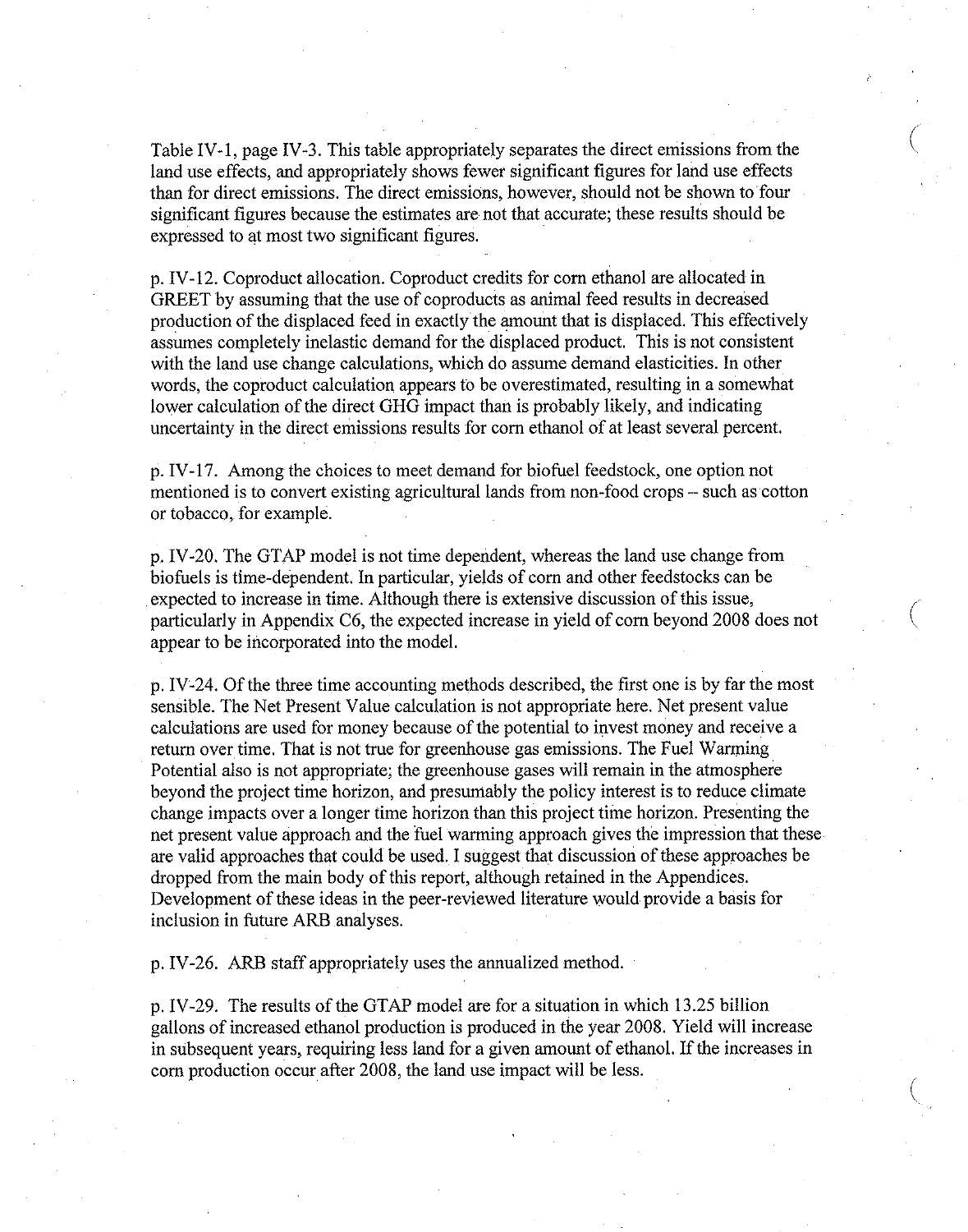p. IV-31. It should be possible to validate with data the projections of land use change shown in Table IV-10, and especially the projections of US land use change.

p. IV-33, Table. IV-12. It should be possible to validate with data he projections of land use change resulting from cane-derived ethanol production in Brazil. The projections seem to be entirely model-derived, with no reference to studies of actual land use change in Brazil. The results should be validated with data. Also, cane yield in Brazil has increased significantly over time. The cane yield used in the GTAP model is not mentioned, but if the 2001 baseline is used, then the modeled land use change would be larger than if the 2006-08 sugarcane yield were used. And, as discussed elsewhere for corn, sugarcane yields can be expected to continue to increase, suggesting that land use change impacts will decrease over time.

p. IV-34. "As an initial estimate, we assumed a 75 percent coproduct credit for soy meal." ARB staff appropriately flags the uncertainty of this estimate.

p. IV-39. Comparison of GTAP results with Observed Market Behavior. The effects of corn ethanol on land use either are, or are not, large enough to be observable. As this section states, there are many factors that influence corn production and corn exports. If the effects of ethanol production are large enough to be measurable and identifiable, then this effect should certainly be taken into account in the assessment of corn-derived ethanol. Observation of the effect and validation of the model results is critical to validation of the greenhouse gas calculation for corn-dervied and cane-derived ethanol. This section indicates that the GTAP model results cannot be validated, or have not yet been validated. Surely there is some aspect of the calculation that could be validated. For example, the changes in US forest and pasture land due to the federal RFS should be measurable.

p. IV-41-IV-42. This entire section expresses more certainty than warranted. Some judicious editing would prevent it from being misinterpreted. For example, in the bulleted list on p. IV-42, the word "about" should also be used in the last two bullets – these numbers are very uncertain.

p. IV-42. This statement is solid: "Direct GHG emissions from the production and use of corn and sugarcane ethanol are less than the comparable emissions from gasoline. When land use change emissions are considered, however, the emissions-reduction benefit from corn and sugarcane ethanol is diminished."

pp. IV-46. Increases in crop yield with time. The adjustments made to convert GTAP results from 2001 yields to 2006-08 yields, as described in Appendix C, do appear to be reasonable. However, the time profile of the land use change implied by the LCFS may warrant additional scaling of the GTAP results. In particular, if the increase in cornderived ethanol is assumed to scale with the federal RFS, then the amount of corn used for ethanol will increase over time; if corn yields also increase over time then the land use impact of the corn-derived ethanol will decrease over time, although it will still be postive. However, if the amount of corn-derived ethanol used to fulfill the LCFS is